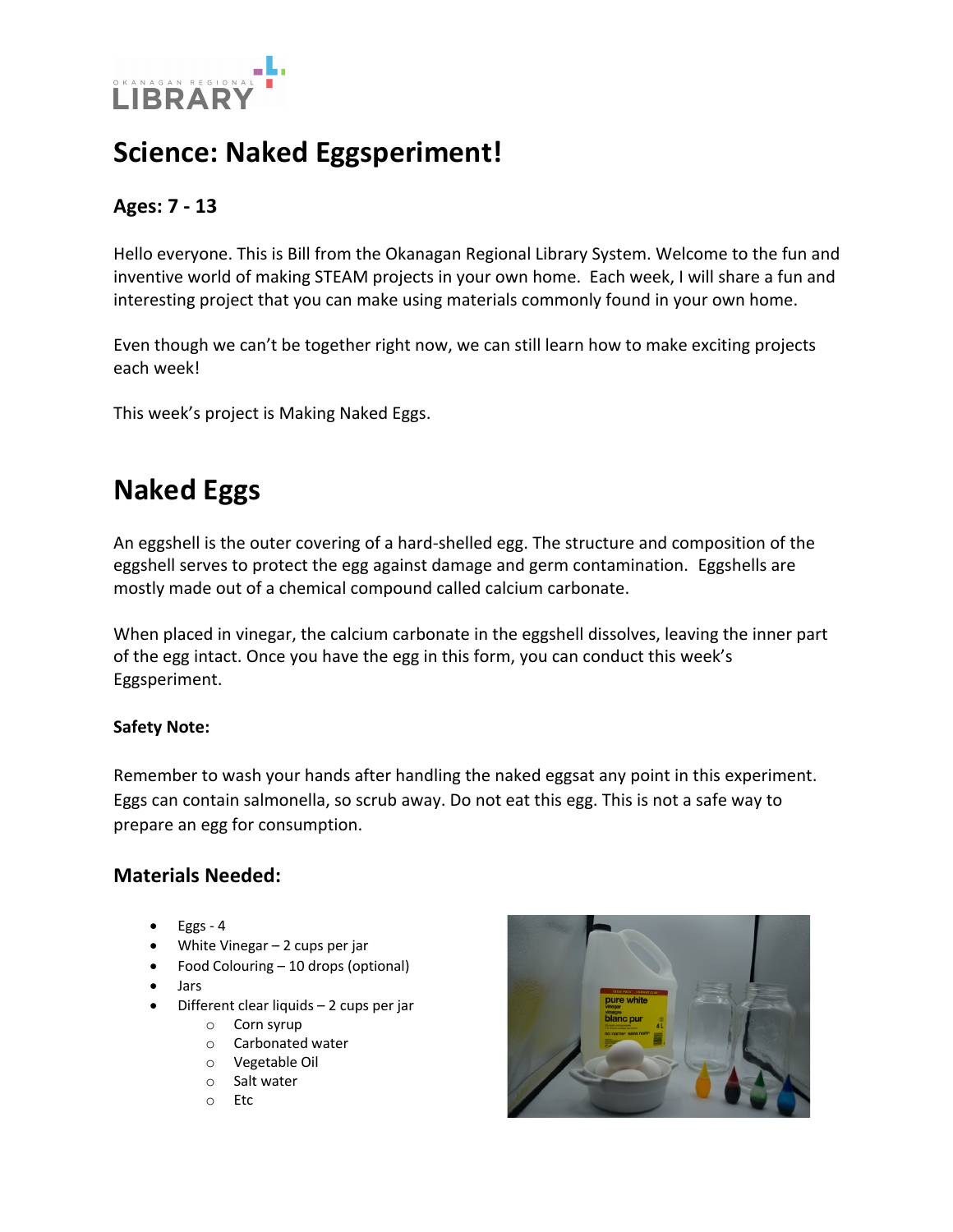

**Time:** 30 to 60 minutes a day for three days.

#### **Steps – Day #1: Preparing Your Eggs**

- 1. For this Eggsperiment, you only need 3 eggs. However, I would suggest that you use 4 eggs for this part of the experiment, just in case one of them breaks.
	- 2. Take the 4 eggs and place one each in a clear glass container like a jar.



- 3. Pour 2 cups vinegar over each egg so that it is totally immersed in the liquid.
- 4. Each egg will float to the top. You will notice bubbles forming on the eggshell almost immediately. These bubbles are carbon dioxide gas forming due to the reaction between the vinegar (which is acidic) and the calcium carbonate shell. The vinegar is actually dissolving the shell.

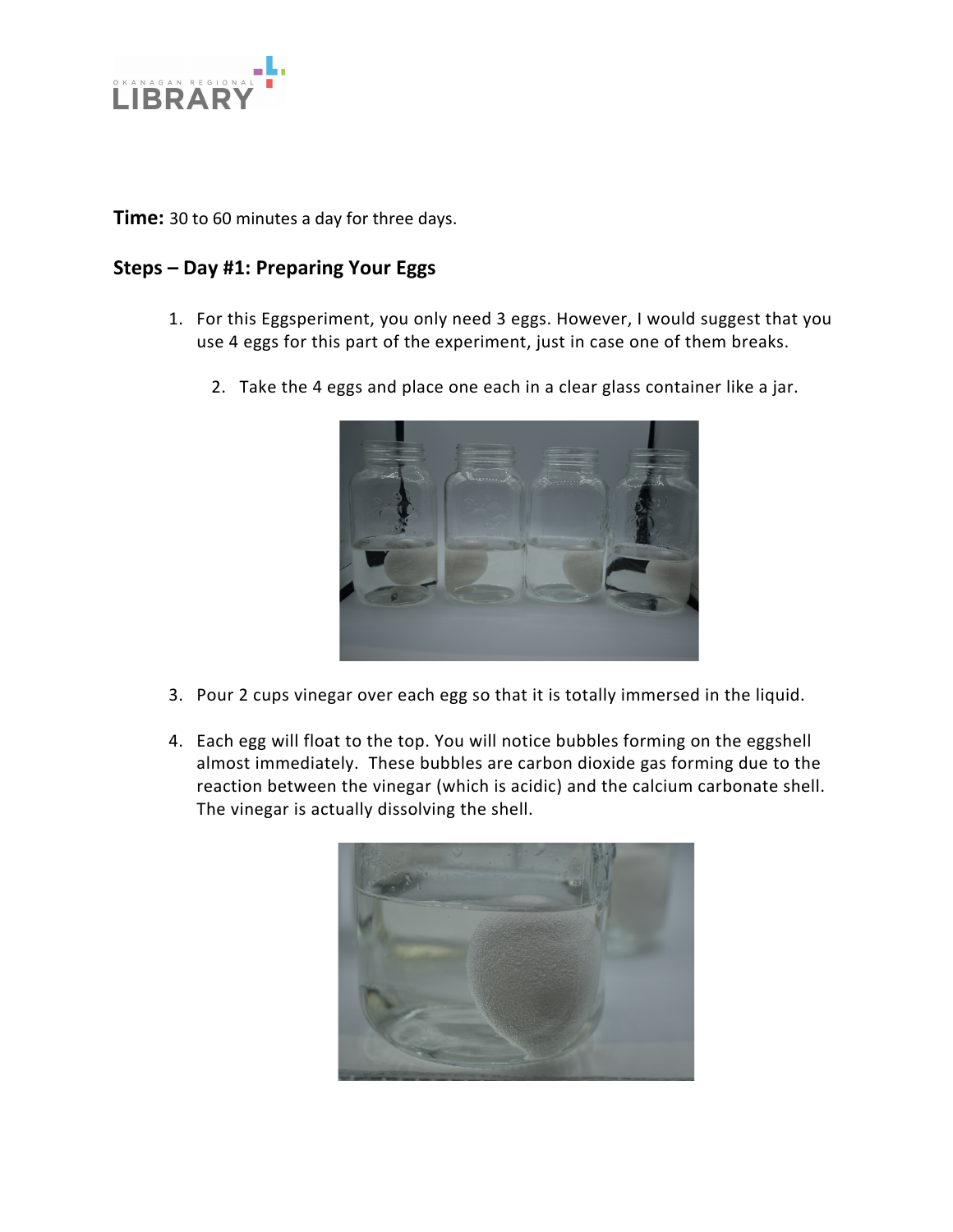

- 5. Place the jars in a safe place and leave for 24 hours. Check to see if the egg shell has dissolved completely. If not, drain the vinegar and add some fresh vinegar to each container.
- 6. Optional: At this point you can add 10 drops of food colouring per jar if you want a coloured naked egg.



#### **Steps – Day 2: The Eggsperiment**

- 1. What happens when you put your naked eggs in other liquids besides vinegar?
- 2. Fill see-through containers with different clear liquids. I am using corn syrup, carbonated water, vegetable oil and salt water.
- 3. Label each container with the type of liquid inside. Let the containers sit for another 24 hours.

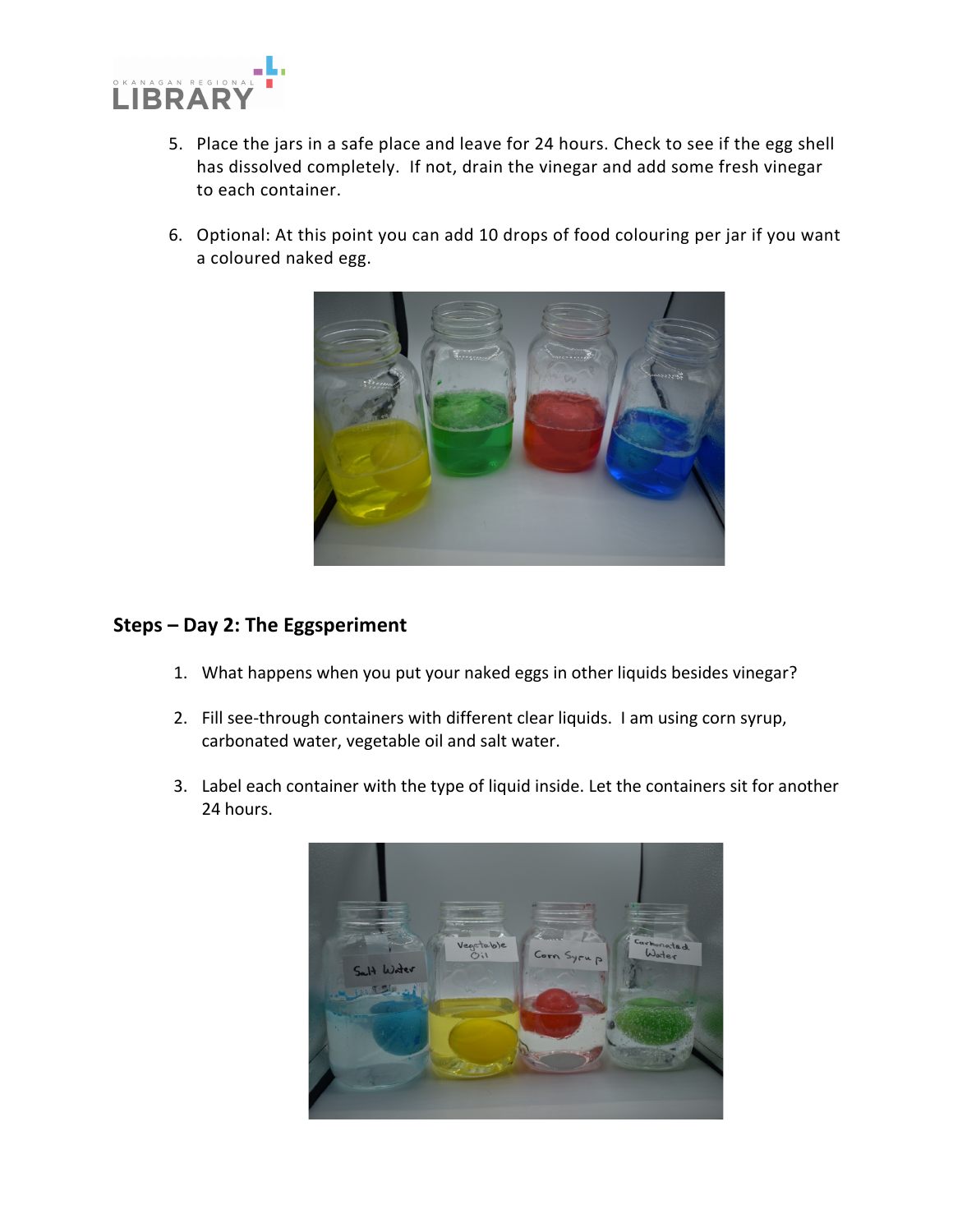

### **Steps – Day 3: The Eggsperiment Results!**

- 1. Carefully take each egg out of its liquid and place on a paper towel.
- 2. What does each egg look like? Why do you think it looks the way it does?









- 3. With my eggs, three things happened:
	- a. Three of the eggs became very plump.
	- b. One egg looked like it wilted.
	- c. The egg that had been in the salt water lost a lot of its food colouring.
- 4. Why do you think I got these three results?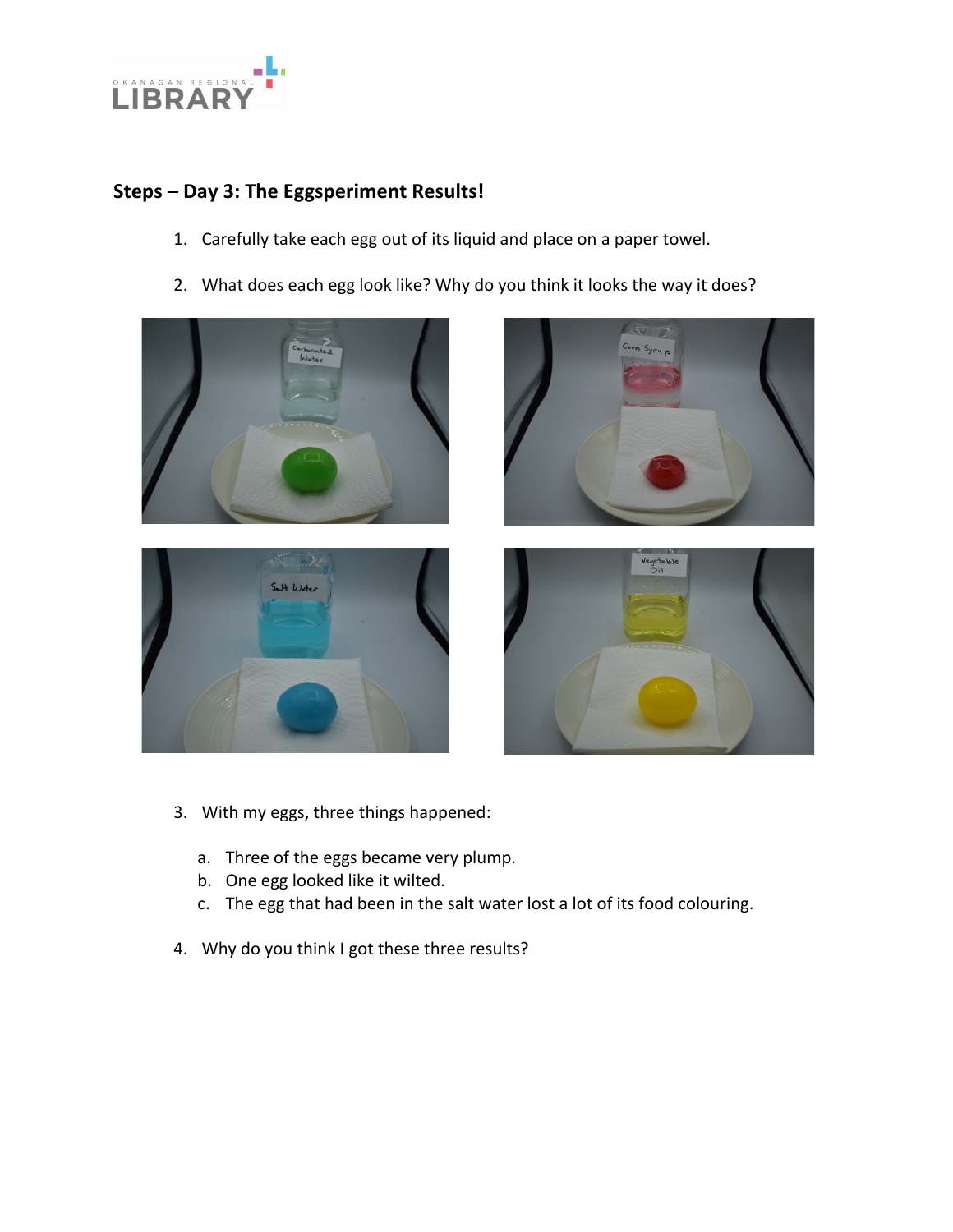

## **The Science behind the Naked Eggsperiment**

- 1. The membrane of a cell (in this case the egg) is semipermeable, meaning that small particles can go in and out of the cell while large particles stay out.
- 2. Water and other nutrients (and food colouring) are small enough to travel in and out of the cell.
- 3. When the concentration of water in the cell is different than the concentration of water outside of the cell, the water will move either in or out of the cell to balance the concentration inside and out. This is called osmosis.
- 4. Osmosis explains why the egg in the corn syrup shriveled up. Corn syrup has a very low concentration of water in it, so some of the water from inside the egg traveled through the membrane into the corn syrup, making the egg shrink.
- 5. Salt water, carbonated water, and vegetable oil have similar concentrations of water as the inside of the egg. As a result, these eggs stayed plump.

#### **One Step Further:**

- 1. Place the egg that shriveled up into a new container of clean water. Again, let it sit for 24 hours.
- 2. What happened to this egg?

## **STEAM**

This activity includes everything you need for a comprehensive STEAM project.

**Science:** Discover how an acidic liquid can dissolve an organic compound. Learn how osmosis works and how this is an example of how the cells in our bodies work.

**Technology:** Acid rain occurs when acidic chemicals in the atmosphere mix with water and turn the rain acidic, like our vinegar. In some parts of the world, this is so severe that birds are having trouble making eggshells. They drink the acidic rainwater, and the acid in their bodies dissolves the eggshells as they make them. Environmental issues like this can have far-reaching and unexpected consequences.